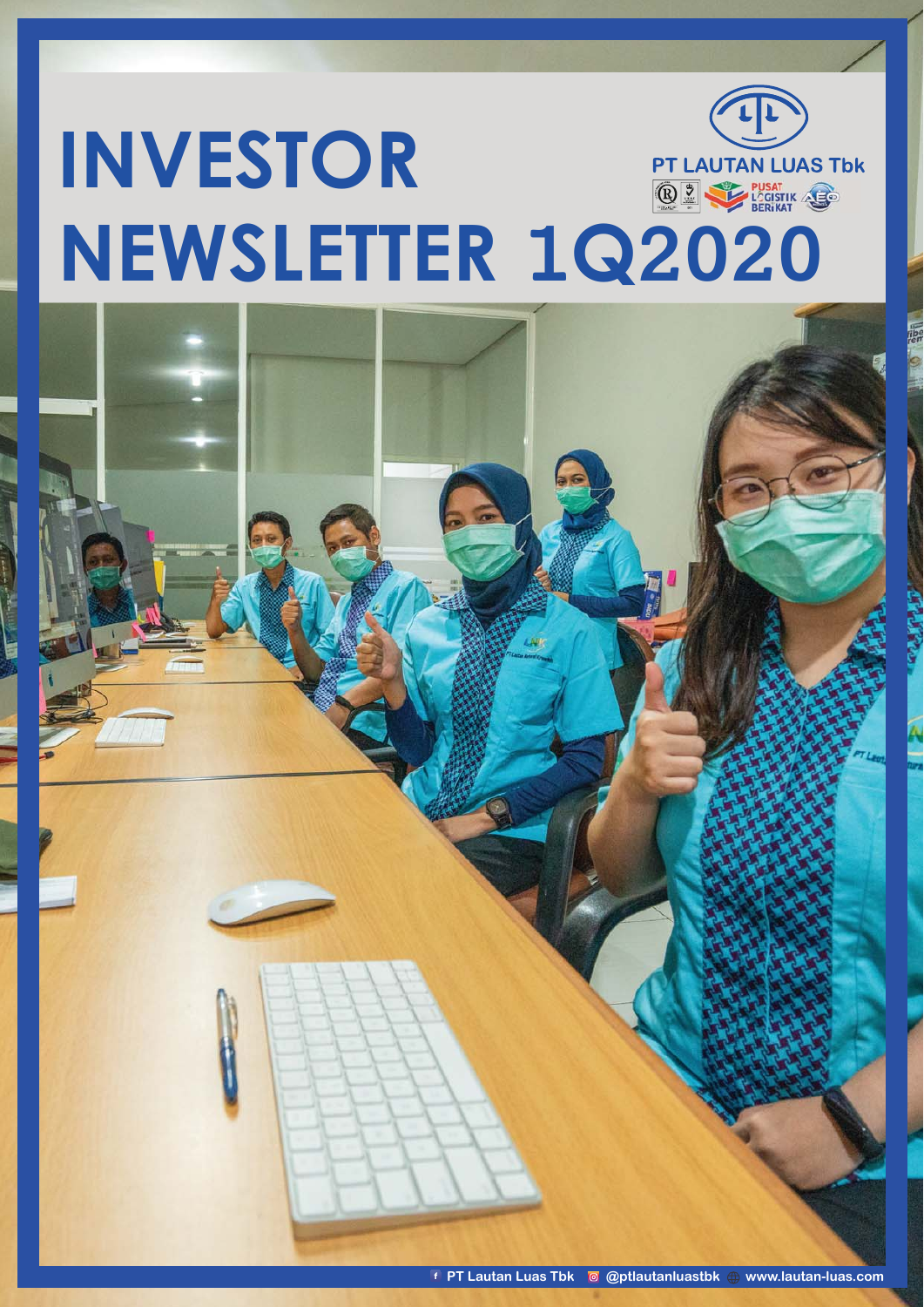# **FINANCIAL HIGHLIGHTS**

LTLS's operating results summary for 1Q2020 are summarized on the following page. For a more comprehensive analysis of the 1Q2020 performance, the quarterly report is available on our company website (www.lautan-luas.com).

Consolidated revenue in 1Q2020 comprised of Distribution segment (45%), Manufacturing segment (48%) and Support & Services segment (7%). Revenue was IDR1,554 billion in the 1Q2020, or 14% lower YOY. The decrease was mainly from Distribution segment (-24%) mainly attributable to lower sales to customers in the agriculture industry.

Revenue from Manufacturing segment was secured at -0.6% YOY. Most of our manufacturing units were permitted to operate during the Large Scale of Social Restriction (or PSBB: Pembatasan Sosial Berskala Besar), since our major products are chemicals that support water treatment facility and ingredients for food and beverage industry.

Consolidated gross margin in 1Q2020 was 21.31%, higher than 1Q2019 of 17.95%. Hence, total gross profit was achieved at IDR331 billion in 1Q2020, higher by 2.4% YOY despite the lower revenue in current period.

Operating income was negative IDR49 billion in 1Q2020, mainly resulting from foreign exchanges loss of IDR170 billion. This was severely impacted by the temporary weakening of IDR against USD in March 2020, where 1USD = IDR16,367; versus IDR14,244 at end of March 2019 and IDR14,302 at end of June 2020. And due to this, profit for the year attributable to owners of the parent entity was negative IDR119 billion.

On the other hand, the Company also recorded a difference in foreign currency translation of positive IDR185 billion as part of other comprehensive income, resulting from currency translation of our foreign subsidiaries and affiliates to the domestic currency.

In summary, our current performance has translated to a total equity attributable to owners of the parent entity of IDR1,988 billion as of March 2020, increased by 3.3% as compared to December 2019. Which has also translated to a book value per-share of IDR1,294/share at end of March 2020, versus IDR1,253/share at end of December 2019. While earning per-share was negative IDR78/share in 1Q2020 due to the reasons explained on the above paragraph.

From financial position perspective, the Company's net debt to equity ratio was 1.00x, improved from 1.07x YOY. Current ratio down to 0.80x due to reclassification of bonds payable that will due in November 2020.

The coronavirus spread rapidly across the world since early of 2020 and was declared as pandemic by the World Health Organization. The responses to contain its spread started to affect our operations in March and will likely continue to affect our future earnings due to the risks and uncertainties resulting from the pandemic.

In view of the uncertainty amid the outbreak, we do hope that everybody is well in these extraordinary times. Stay safe and healthy.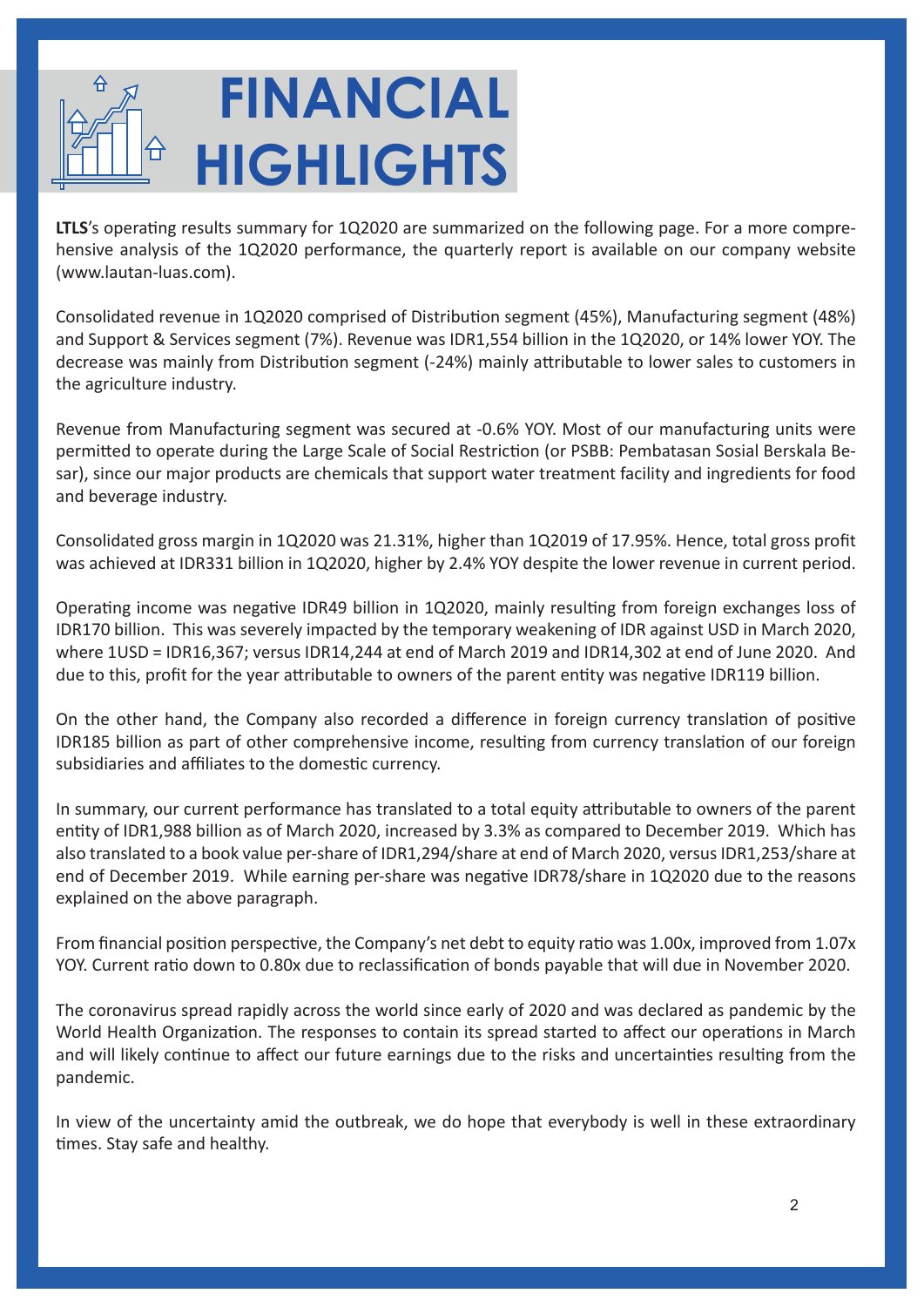#### **FINANCIAL** 슈 **HIGHLIGHTS**

### CONSOLIDATED INCOME STATEMENT

| in Billion IDR                    | <b>1Q20</b> | <b>1Q19</b> | 2019   | 2018   | 2017   |
|-----------------------------------|-------------|-------------|--------|--------|--------|
| Revenue                           | 1,554       | 1,803       | 6,535  | 7,076  | 6,597  |
| <b>Gross Profit</b>               | 331         | 324         | 1,281  | 1,289  | 1,207  |
| <b>Gross Margin</b>               | 21.31%      | 17.95%      | 19.61% | 18.22% | 18.29% |
| <b>Operating Expenses</b>         | 212         | 212         | 874    | 839    | 860    |
| Other Operating Income/(Expenses) | (168)       | (4)         | 40     | (12)   | 20     |
| <b>Income from Operation</b>      | (49)        | 108         | 447    | 438    | 366    |
| <b>Finance Costs (Nett)</b>       | (34)        | (42)        | (209)  | (194)  | (150)  |
| Income/(Loss) from Affiliates     | (33)        | 8           | 66     | 64     | 38     |
| <b>Net Income</b>                 | (119)       | 48          | 181    | 200    | 150    |
| <b>Comprehensive Income</b>       | 63          | 138         | 118    | 281    | 210    |
| <b>EBITDA</b>                     | 128         | 159         | 656    | 694    | 553    |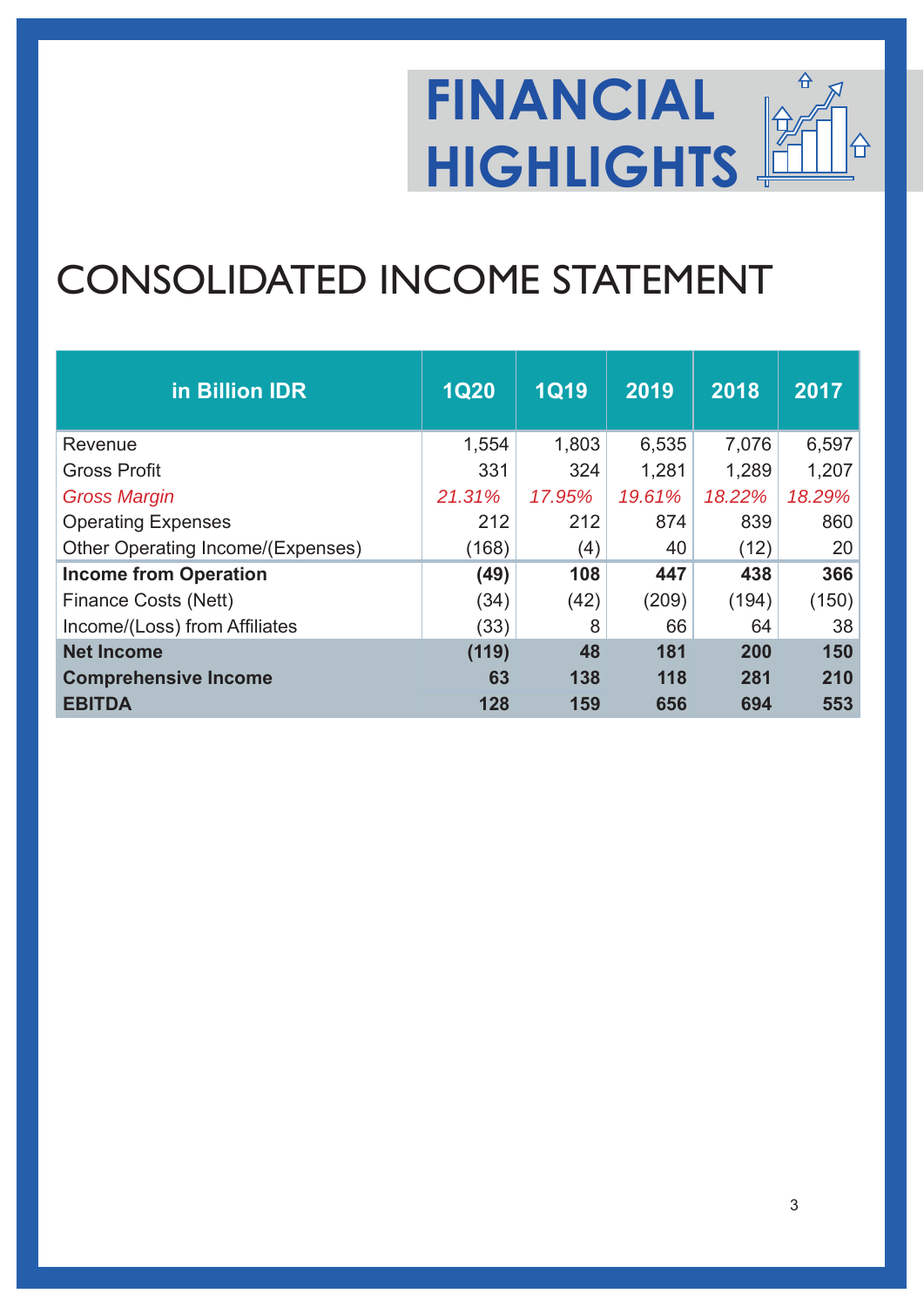

## CONSOLIDATED BALANCE SHEET

| in Billion IDR            | <b>1Q20</b> | $1Q$ $19$ | 2019  | 2018  | 2017  |
|---------------------------|-------------|-----------|-------|-------|-------|
| Cash & Cash Equivalent    | 408         | 120       | 86    | 144   | 125   |
| <b>Trade Receivables</b>  | 1,011       | 1,340     | 1,084 | 1,210 | 1,333 |
| Inventories               | 1,177       | 1,129     | 1,163 | 1,287 | 885   |
| <b>Others</b>             | 268         | 271       | 175   | 202   | 235   |
| <b>Current Assets</b>     | 2,864       | 2,860     | 2,508 | 2,843 | 2,578 |
| <b>Fixed Assets</b>       | 1,999       | 1,870     | 1,881 | 1,902 | 1,953 |
| <b>Others</b>             | 1,692       | 1,651     | 1,474 | 1,574 | 1,238 |
| <b>Non Current Assets</b> | 3,691       | 3,521     | 3,355 | 3,476 | 3,191 |
| <b>Total Assets</b>       | 6,555       | 6,381     | 5,863 | 6,318 | 5,769 |

| in Billion IDR                                | <b>1Q20</b> | $1$ Q19 | 2019  | 2018  | 2017  |
|-----------------------------------------------|-------------|---------|-------|-------|-------|
| <b>Trade Payables</b>                         | 1,120       | 1,119   | 1,078 | 1,247 | 1,001 |
| <b>Short-term Bank Loans</b>                  | 1,785       | 1,528   | 1,329 | 1,544 | 716   |
| <b>Current Maturities of Long-terms Debts</b> | 370         | 36      | 372   | 36    | 778   |
| <b>Others</b>                                 | 302         | 222     | 192   | 160   | 143   |
| <b>Current Liabilities</b>                    | 3,577       | 2,905   | 2,972 | 2,987 | 2,638 |
| Long-term Debts                               | 487         | 987     | 488   | 997   | 1,038 |
| <b>Others</b>                                 | 254         | 216     | 243   | 209   | 222   |
| <b>Non-Current Liabilities</b>                | 741         | 1,203   | 731   | 1,206 | 1,260 |
| <b>Total Liabilities</b>                      | 4,318       | 4,109   | 3,703 | 4,193 | 3,898 |
| <b>Equity</b>                                 | 2,237       | 2,272   | 2,160 | 2,125 | 1,871 |
| <b>Total Liabilities &amp; Equity</b>         | 6,555       | 6,381   | 5,863 | 6,318 | 5,769 |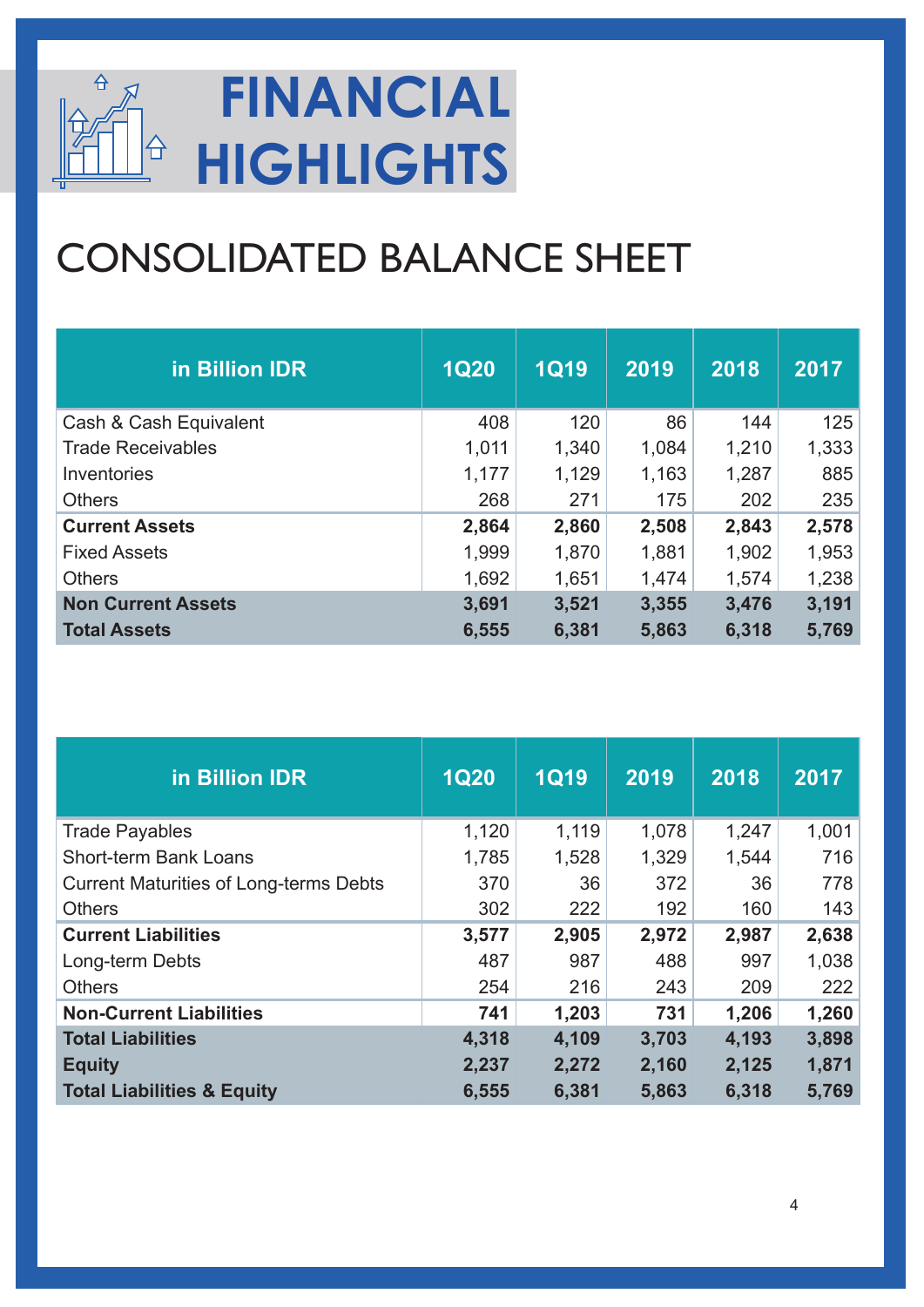

### WORKING CAPITAL CYCLE

| in Billion IDR                 | <b>1Q20</b> | <b>1Q19</b> | 2019  | 2018  | 2017  |
|--------------------------------|-------------|-------------|-------|-------|-------|
| Trade Receivables (T/R)        | 1,011       | 1,340       | 1,084 | 1,210 | 1,333 |
| <b>T/R Days</b>                | 59          | 67          | 60    | 62    | 73    |
| Inventories                    | 1,177       | 1,129       | 1,163 | 1,287 | 885   |
| <b>Inventory Days</b>          | 87          | 69          | 80    | 80    | 59    |
| Trade Payables (T/P)           | 1,120       | 1,119       | 1,078 | 1,247 | 1,001 |
| <b>T/P Days</b>                | 82          | 68          | 74    | 78    | 67    |
| <b>Working Capital - Trade</b> | 1,068       | 1,350       | 1,169 | 1,250 | 1,217 |
| $(T/R + Inv - T/P)$ days       | 63          | 67          | 66    | 64    | 65    |

#### KEY PERFORMANCE RATIO

|                               | <b>1Q20</b> | <b>1Q19</b> | 2019   | 2018  | 2017  |
|-------------------------------|-------------|-------------|--------|-------|-------|
| Asset Growth (%)              | 11.81       | 0.99        | (7.20) | 9.52  | 1.96  |
| Revenue Growth (%)            | (13.82)     | 4.44        | (7.66) | 7.27  | 2.47  |
| Gross Margin (%)              | 21.31       | 17.95       | 19.61  | 18.22 | 18.29 |
| Operating Margin (%)          | (3.16)      | 5.98        | 6.84   | 6.19  | 5.55  |
| EBITDA */Net Int. Exp. ** (X) | 3.78        | 3.82        | 3.15   | 3.59  | 3.68  |
| Net Debt ***/Equity (X)       | 1.00        | 1.07        | 0.97   | 1.14  | 1.29  |
| Net Debt ***/EBITDA* (X)      | 4.37        | 3.83        | 3.21   | 3.50  | 4.36  |
| Current Ratio (X)             | 0.80        | 0.98        | 0.84   | 0.95  | 0.98  |

*\* EBITDA does not include foreign exchange gains or losses for the relevant period*

<sup>\*\*</sup> Net Interest Expense is defined as Interest Expense less Interest Income

Net Debt is defined as Total Interest Bearing Loans less Cash & Cash Equivalents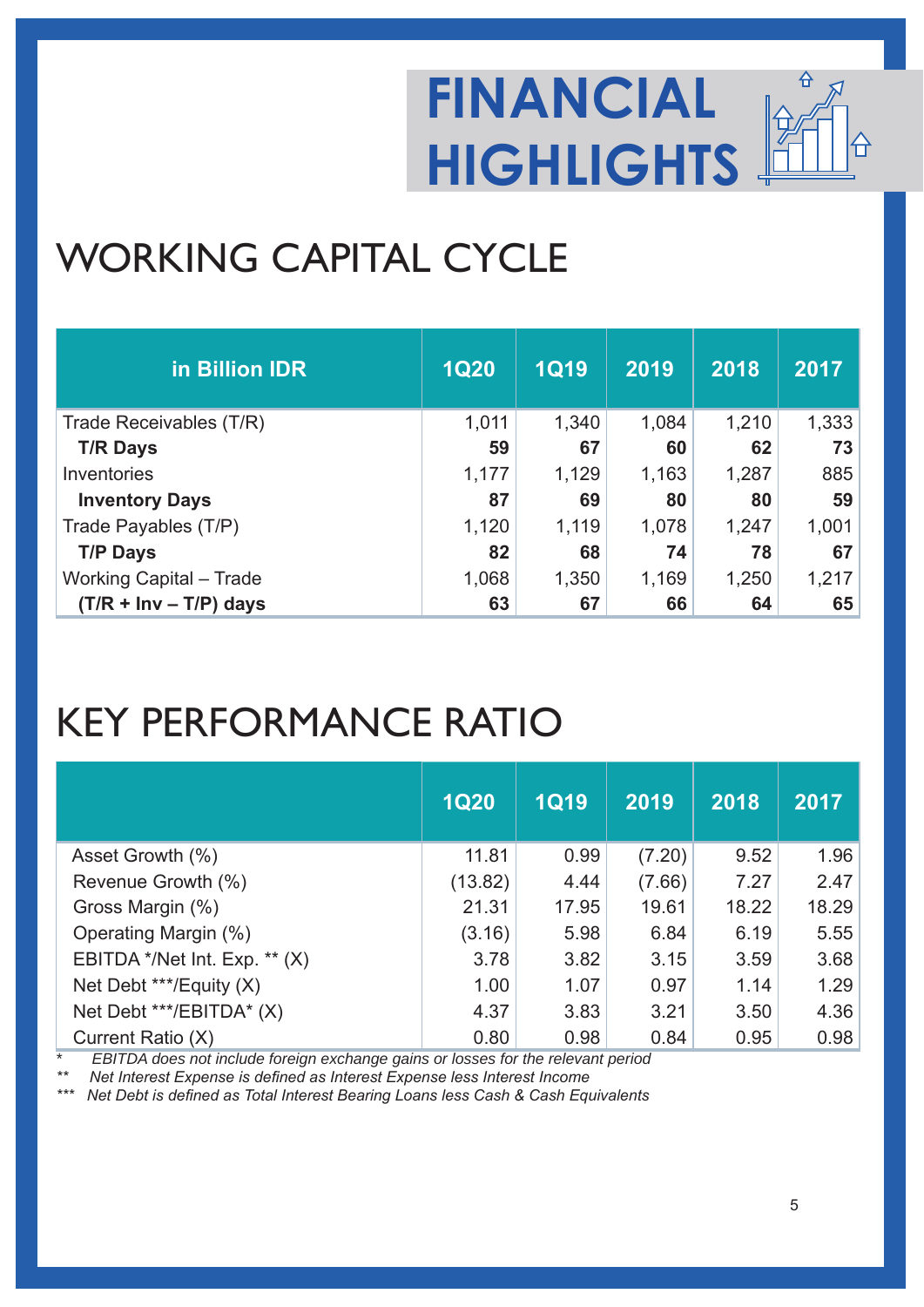

# **SHARE PRICE HISTORY**



| Share (millions)*            | 1,560   |
|------------------------------|---------|
| Price in 2020, March 31 (Rp) | 450     |
| Price / Earning (x)**        | (1.44)  |
| Dividend Yield (%)           | 7.78    |
| ROE (%) **                   | (18.96) |
| 52wk High (Rp)               | 735     |
| 52wk Low (Rp)                | 408     |
| EPS (Rp)                     | (78)    |
| EPS Annualized** (Rp)        | (312)   |

*\* Include 23,338,000 treasury stocks* 

*\*\* Annualized*